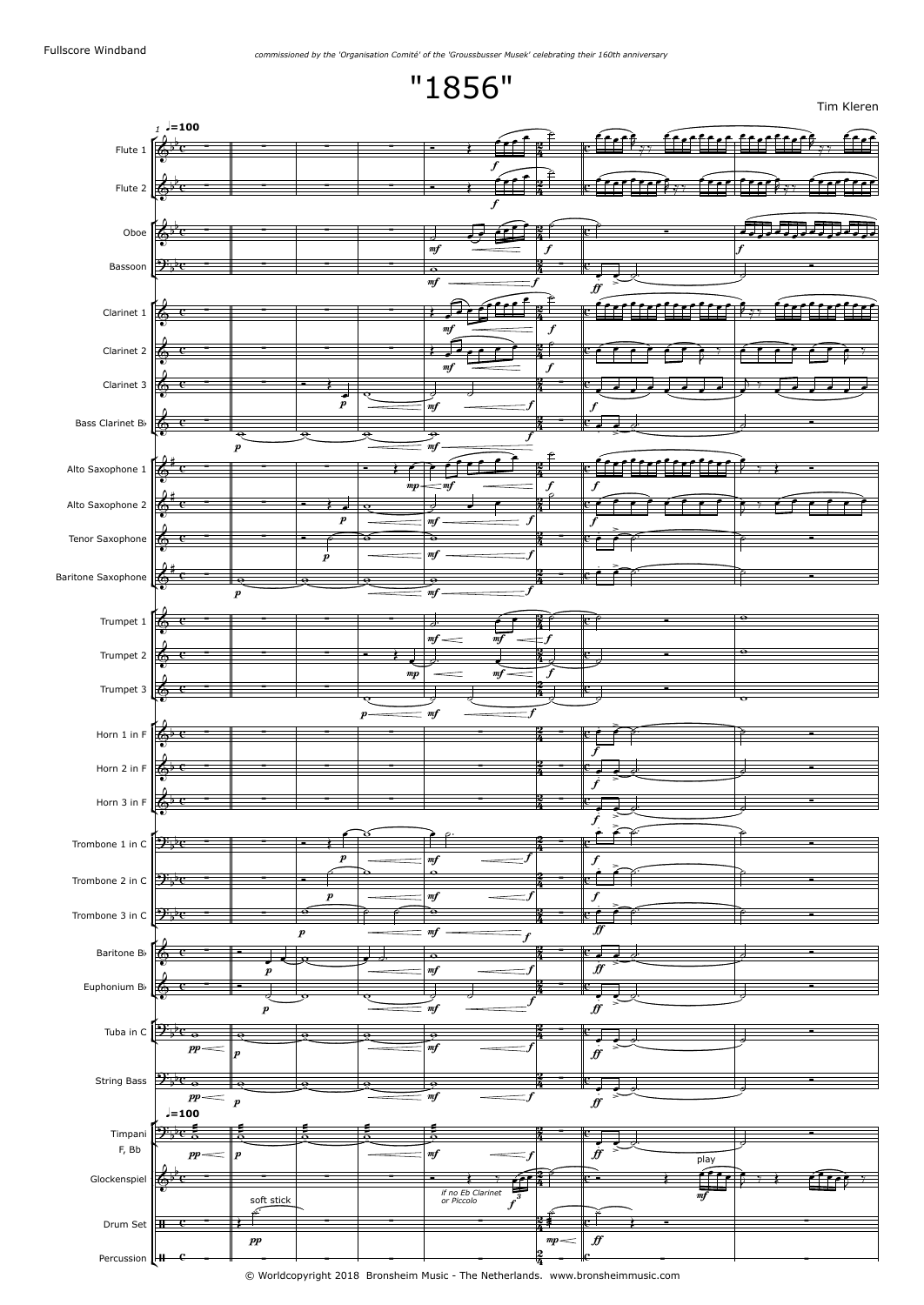

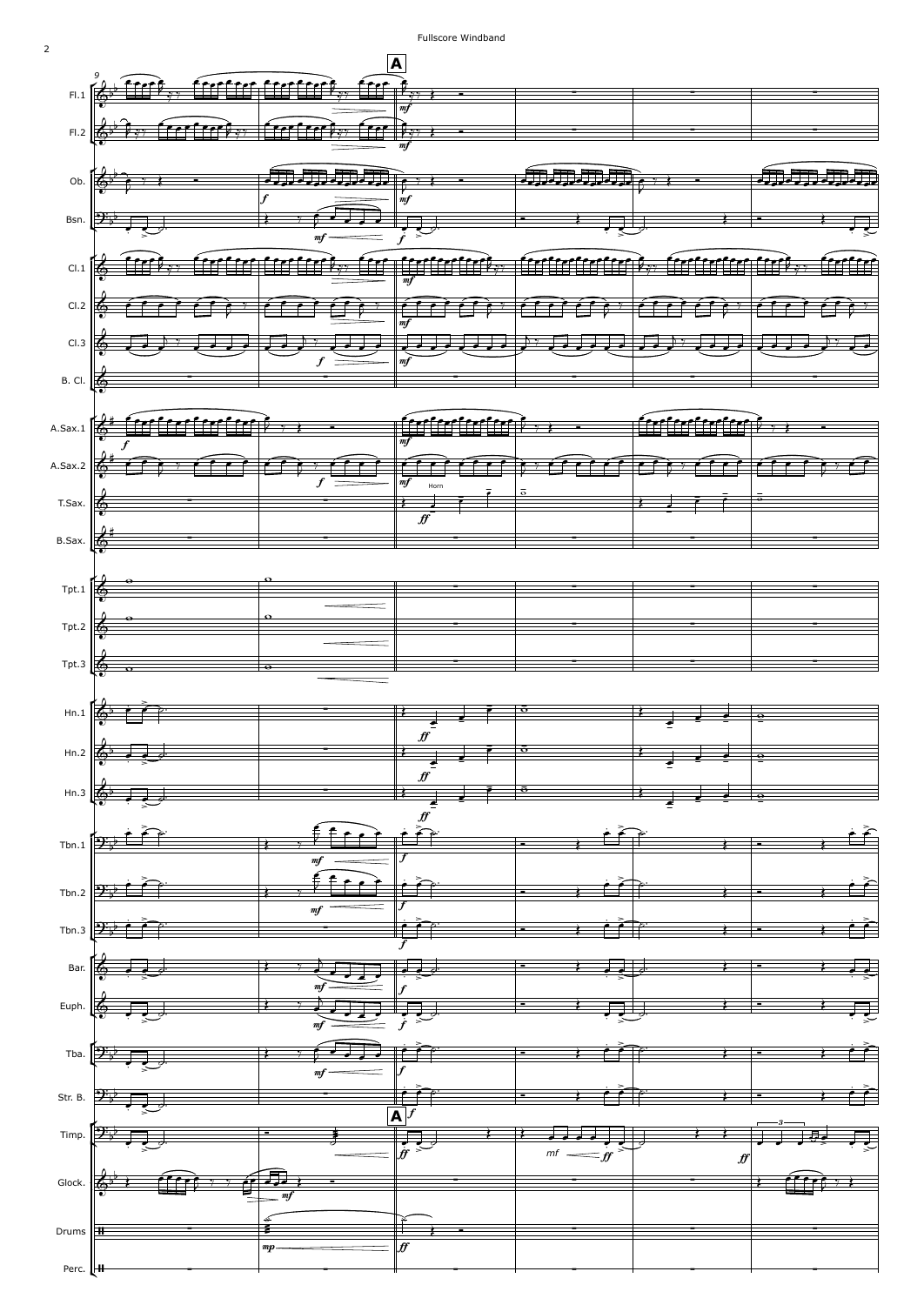

3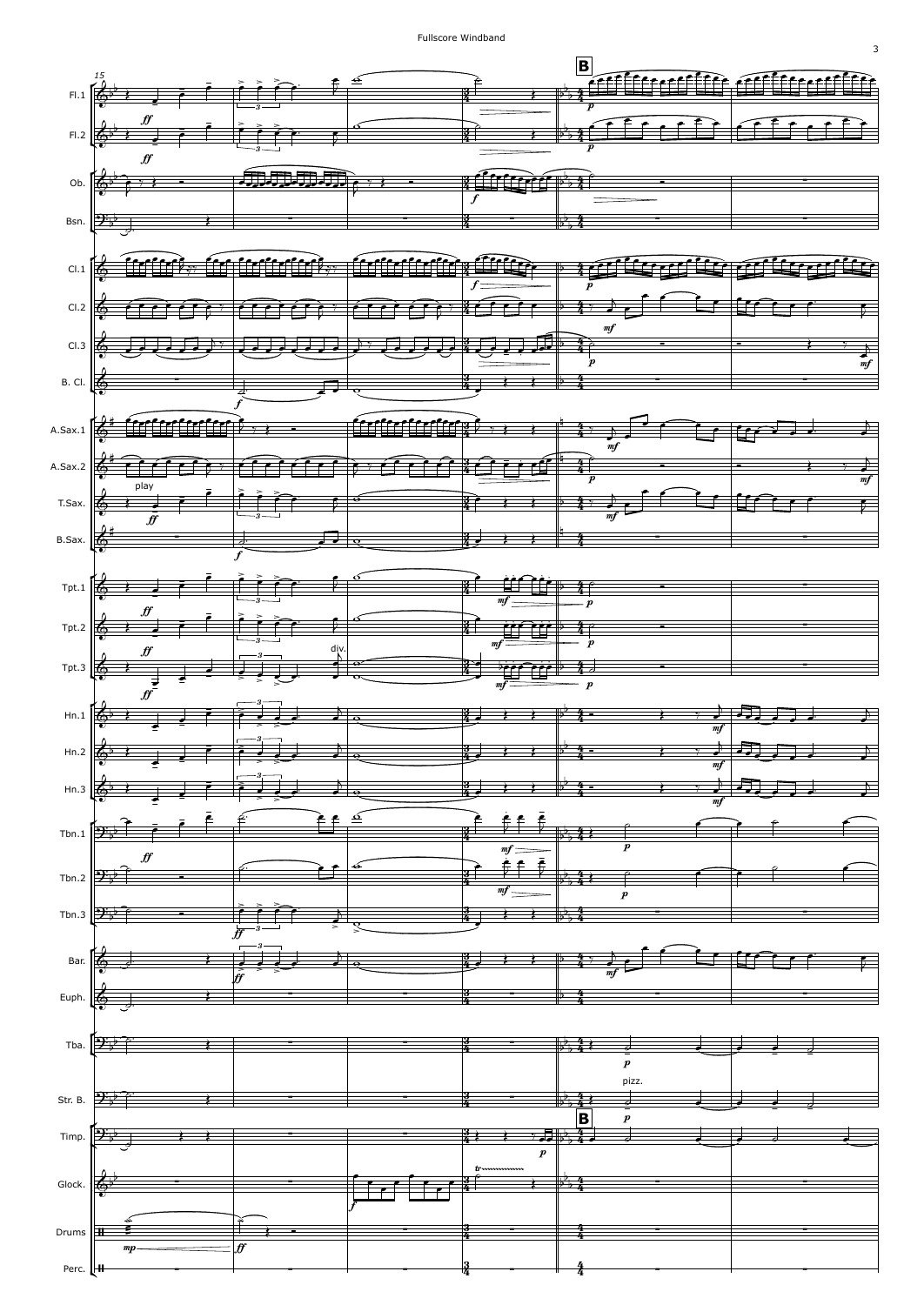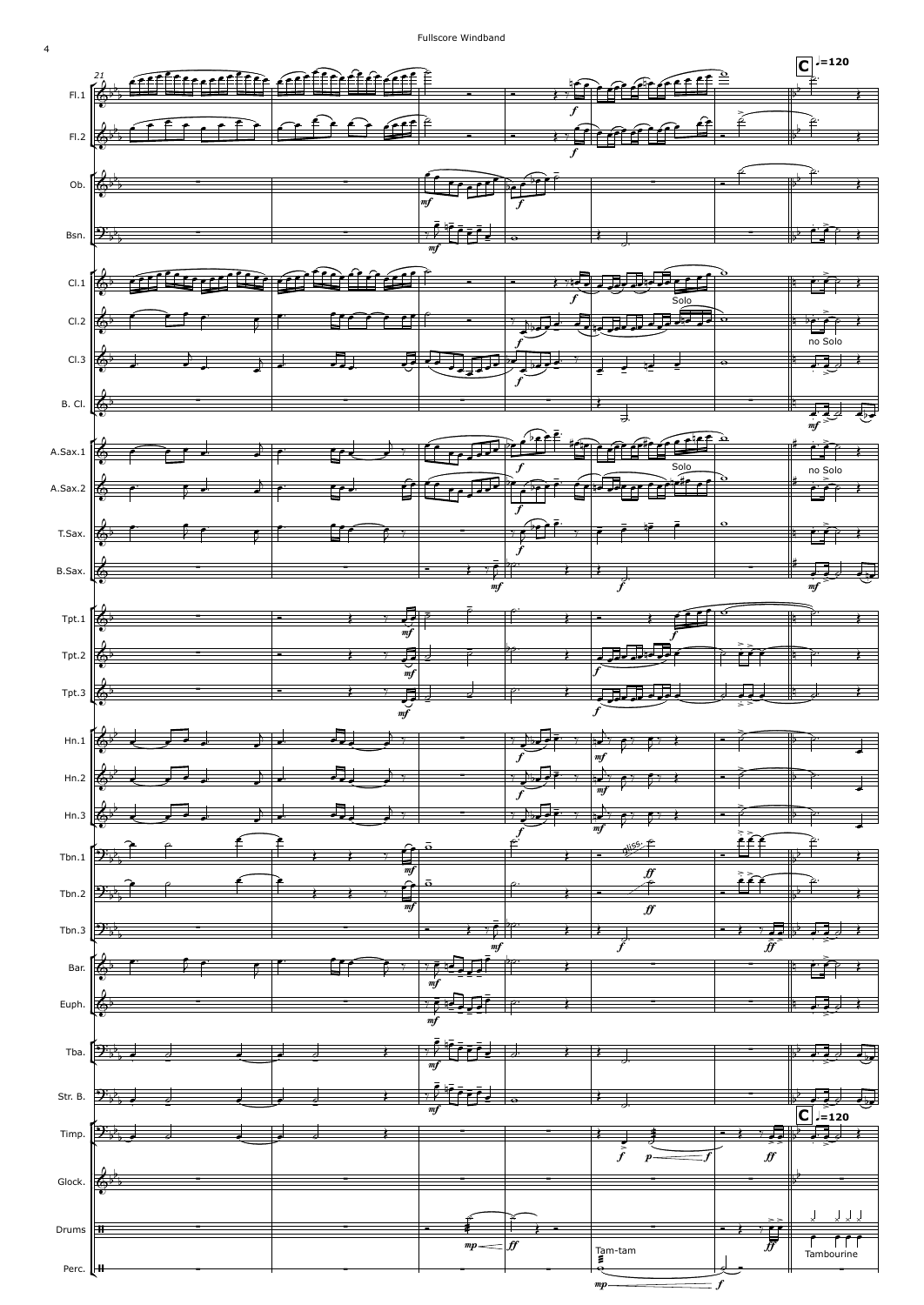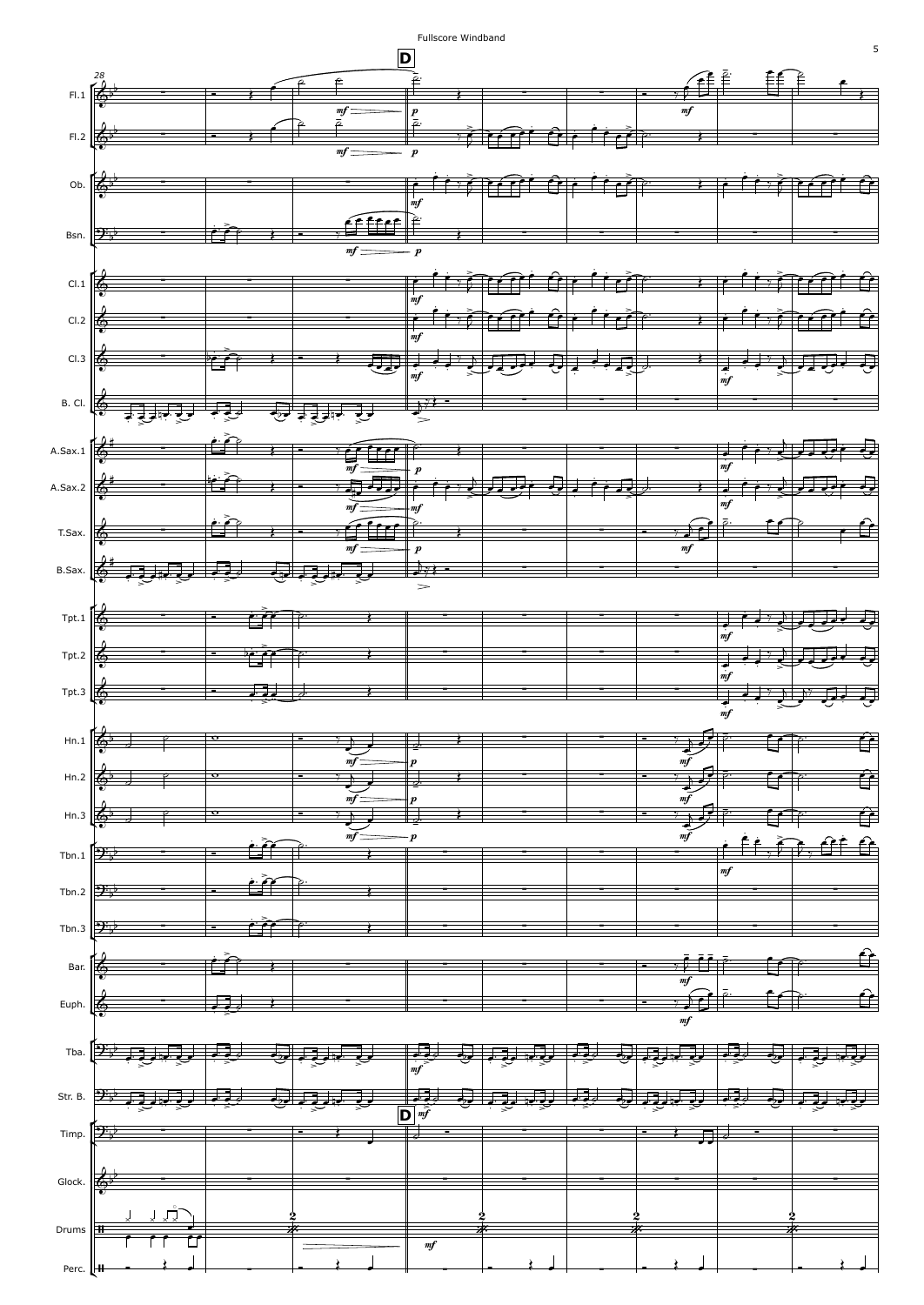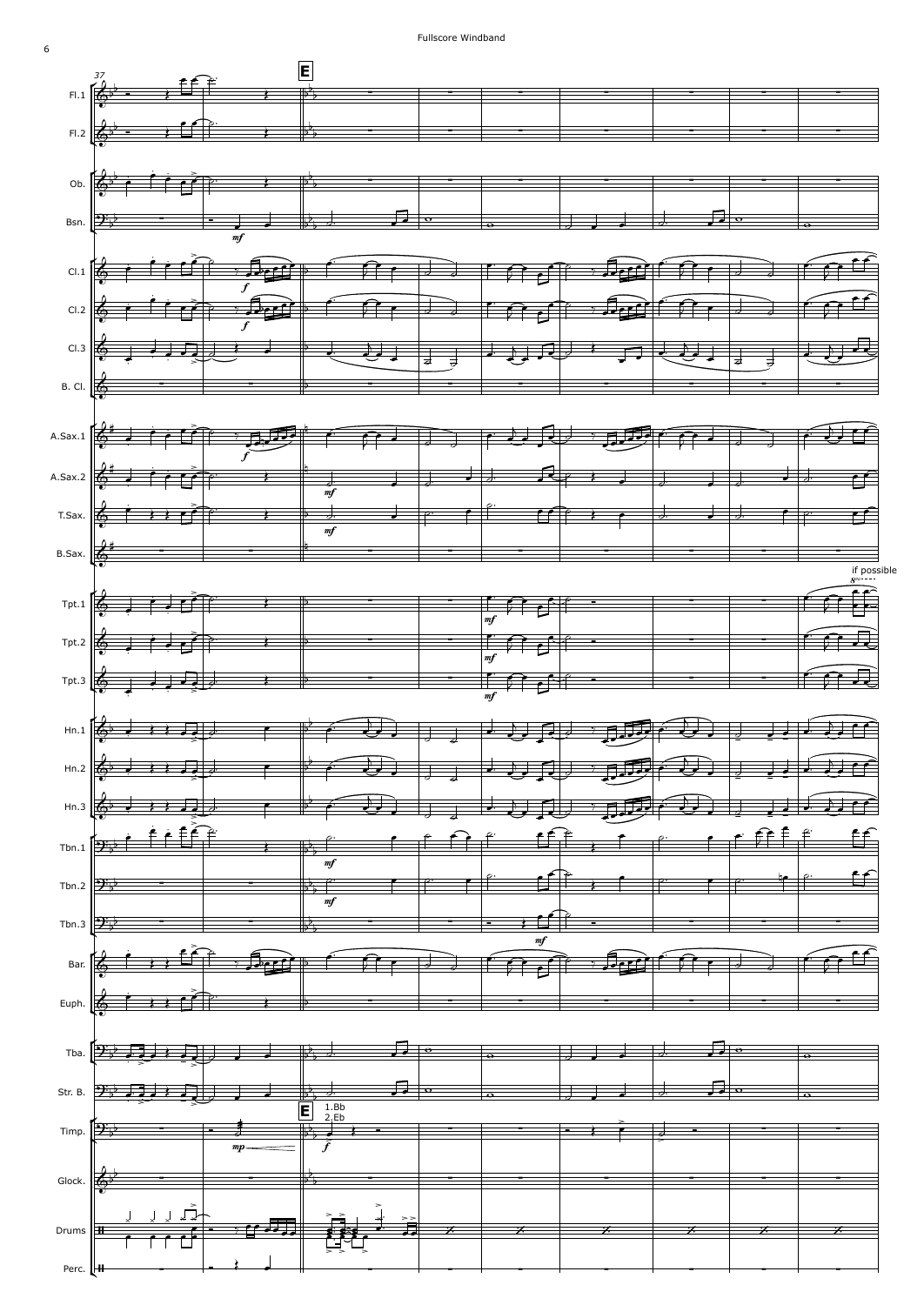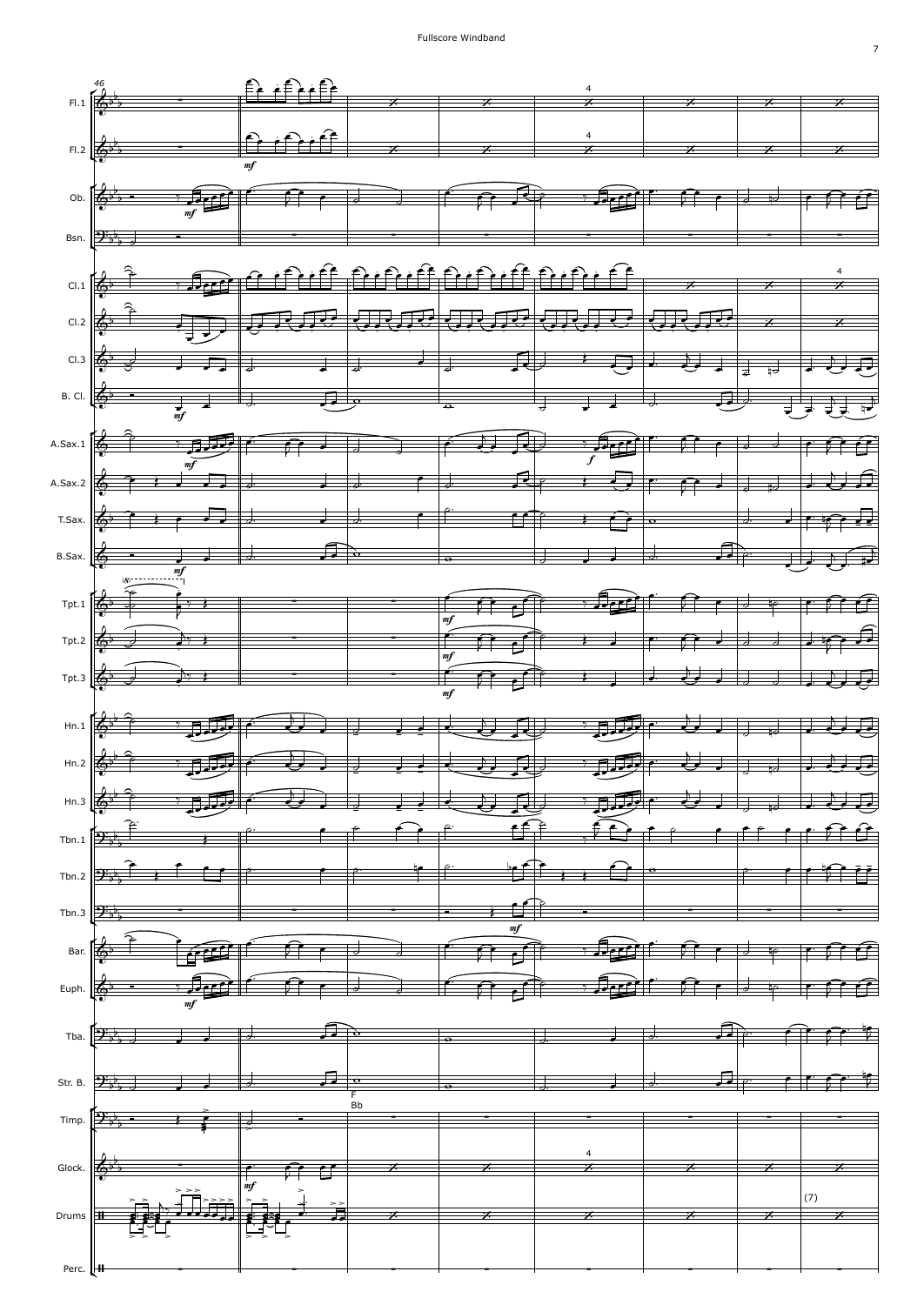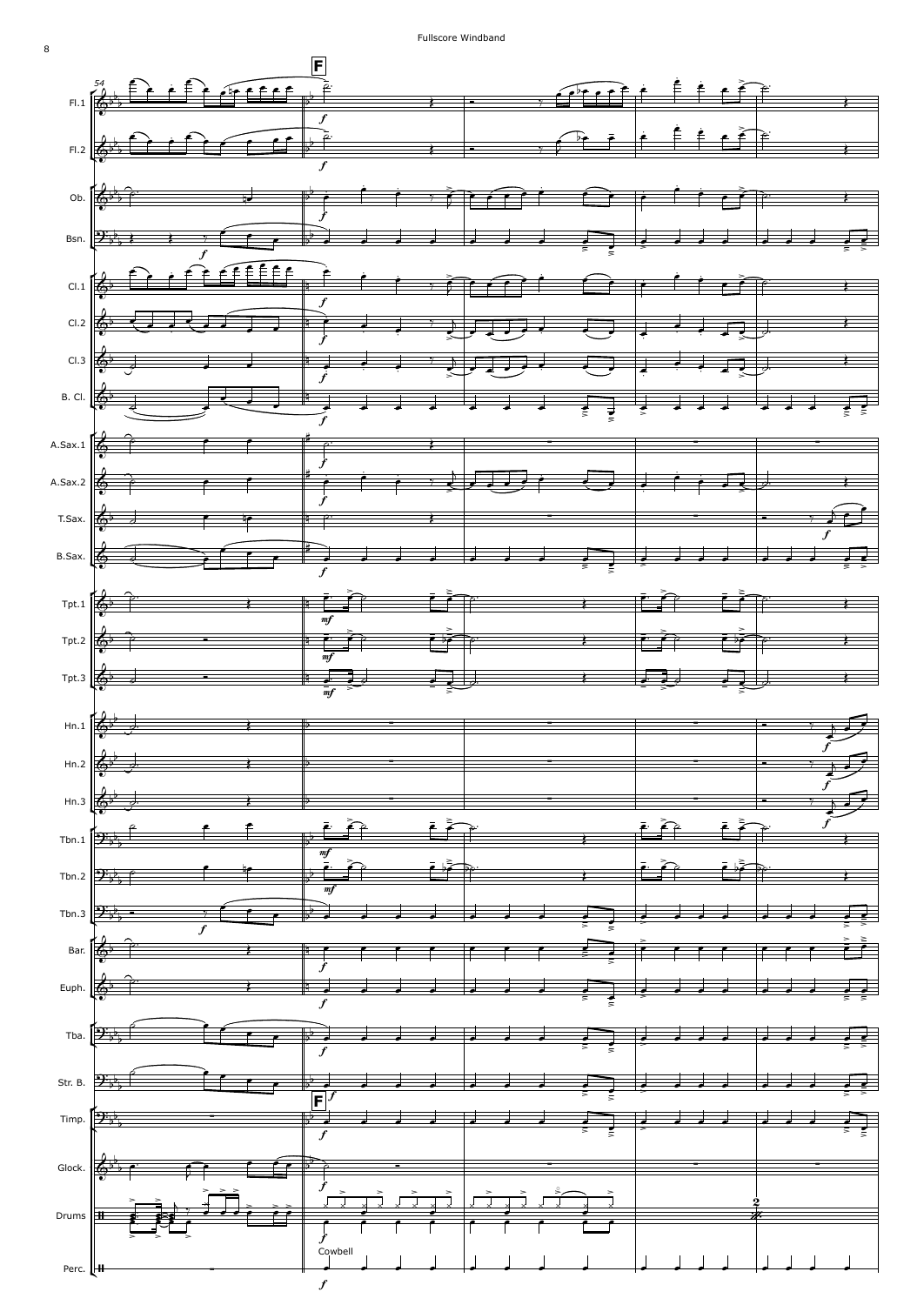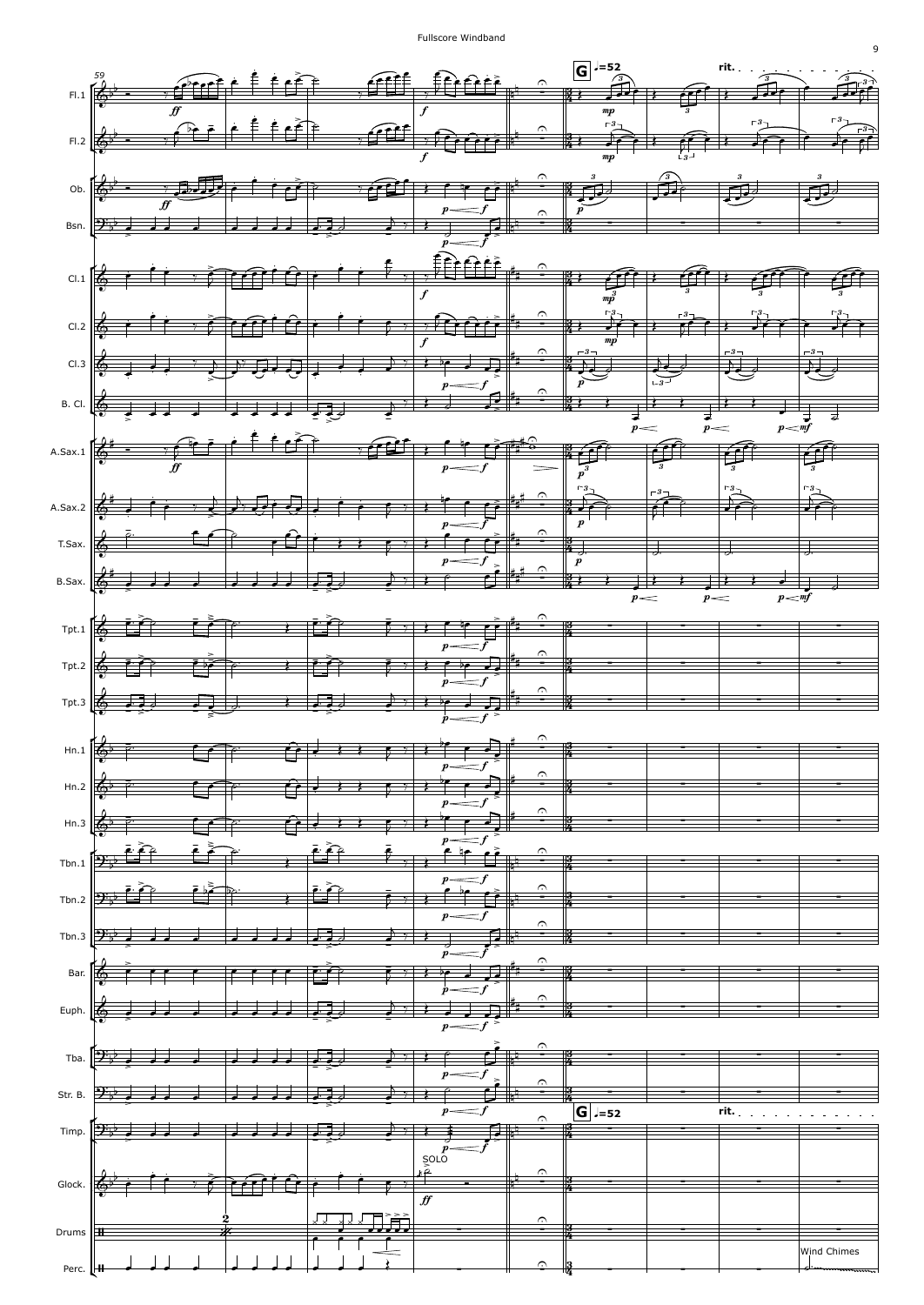Fullscore Windband



pp

10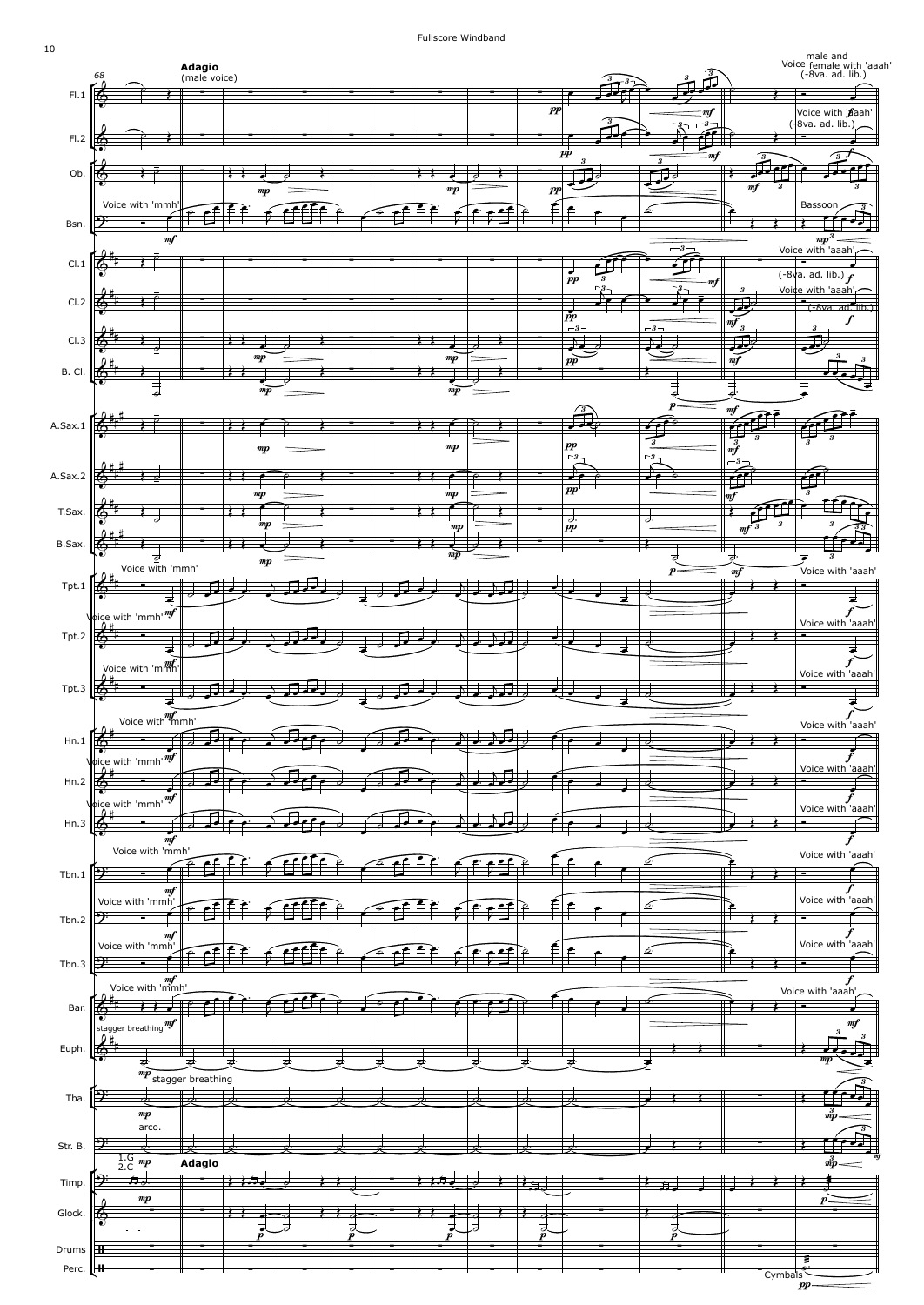Fullscore Windband



 $\mathfrak{m}$  mp  $\mathfrak{m}$  mp  $\mathfrak{m}$  mp  $\mathfrak{m}$  mp  $\mathfrak{m}$  mp  $\mathfrak{m}$  mp  $\mathfrak{m}$  m

11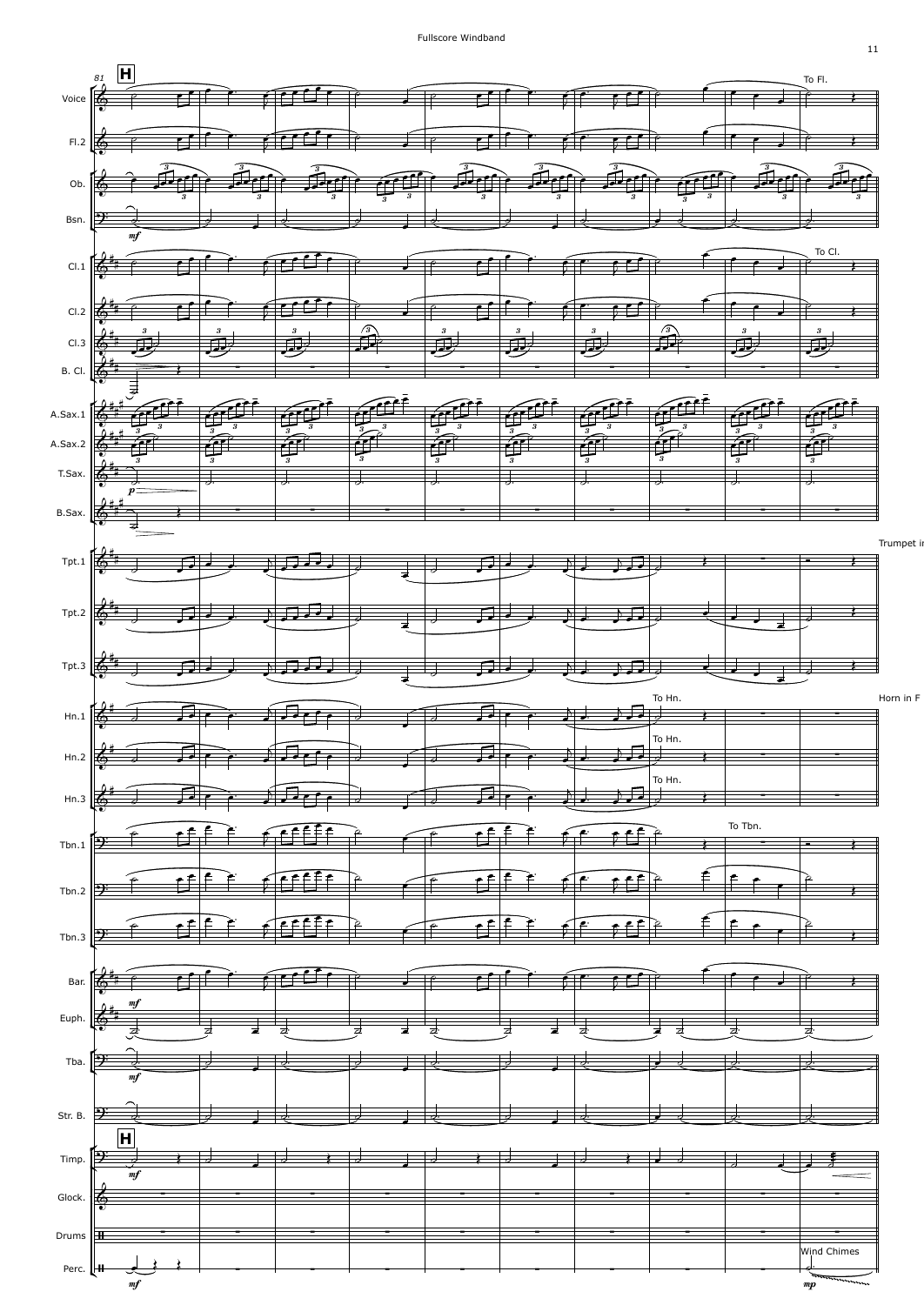

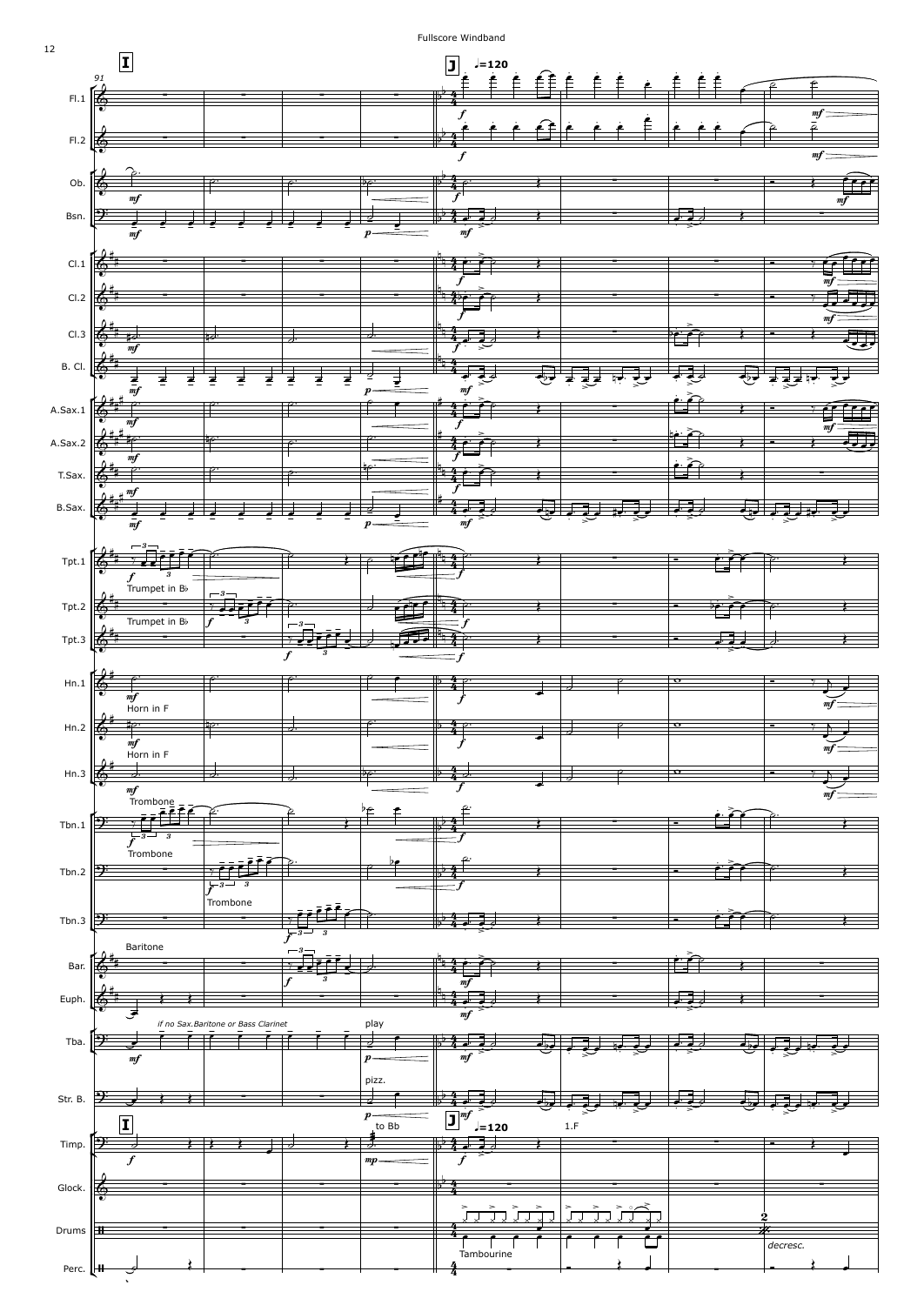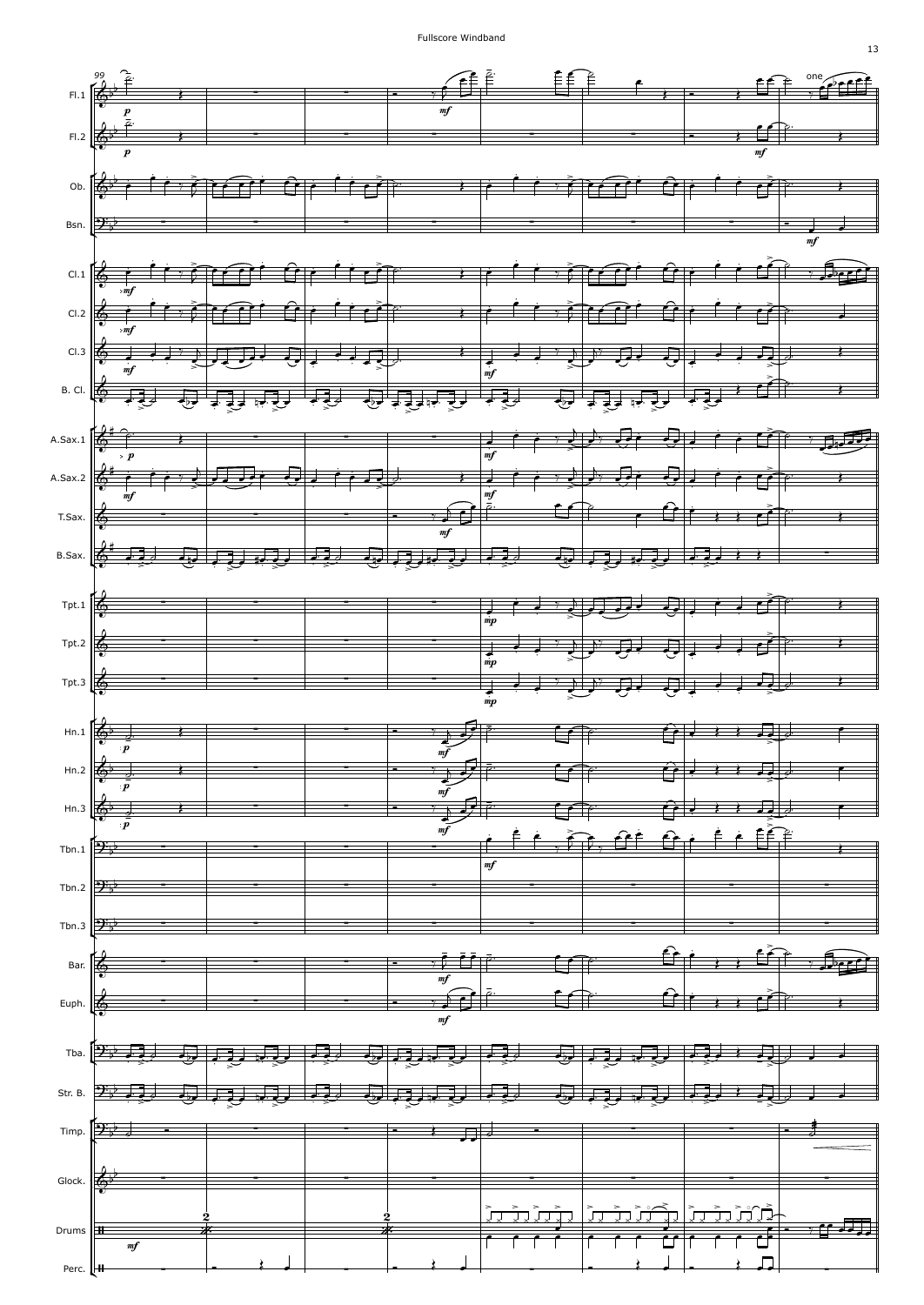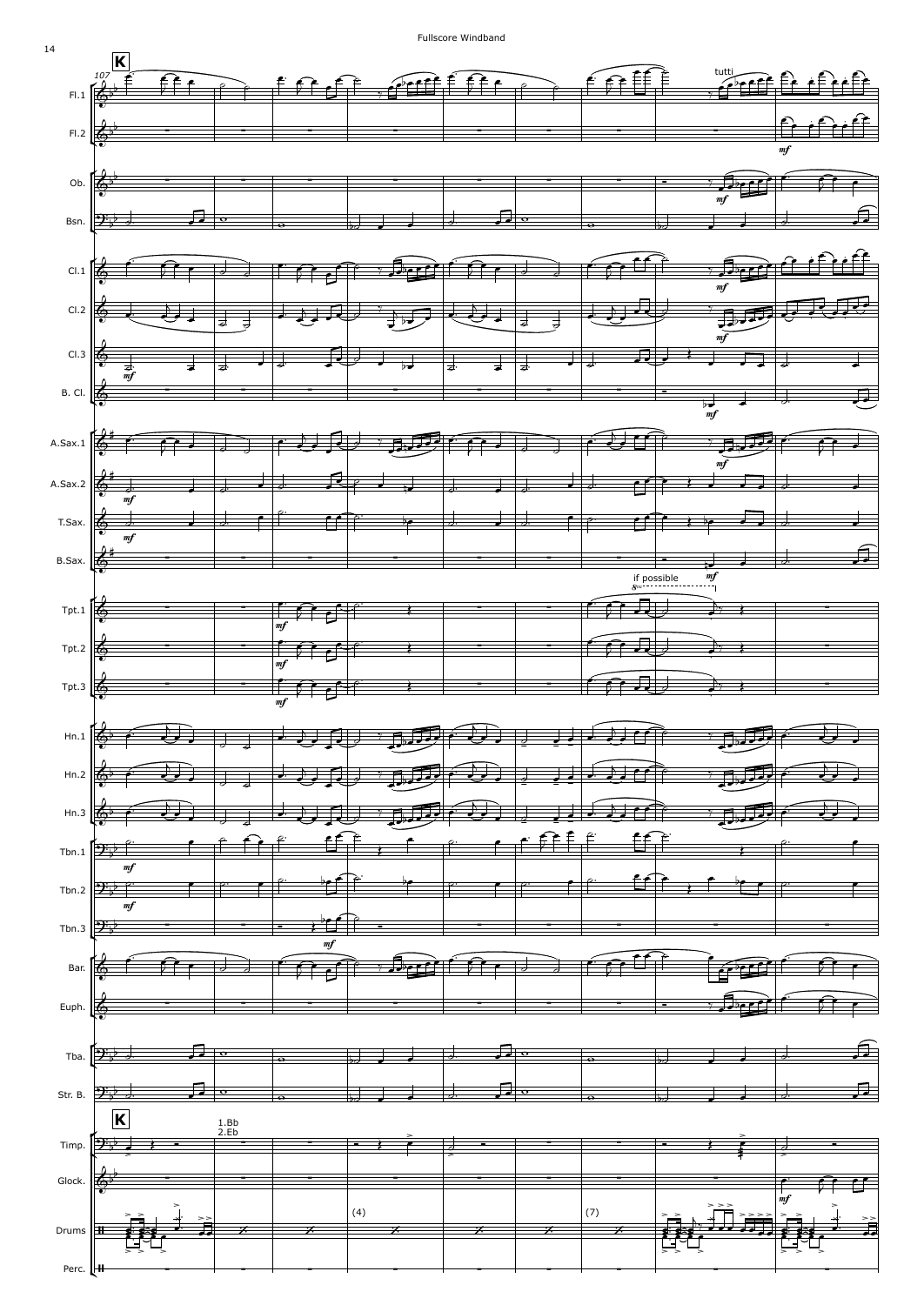